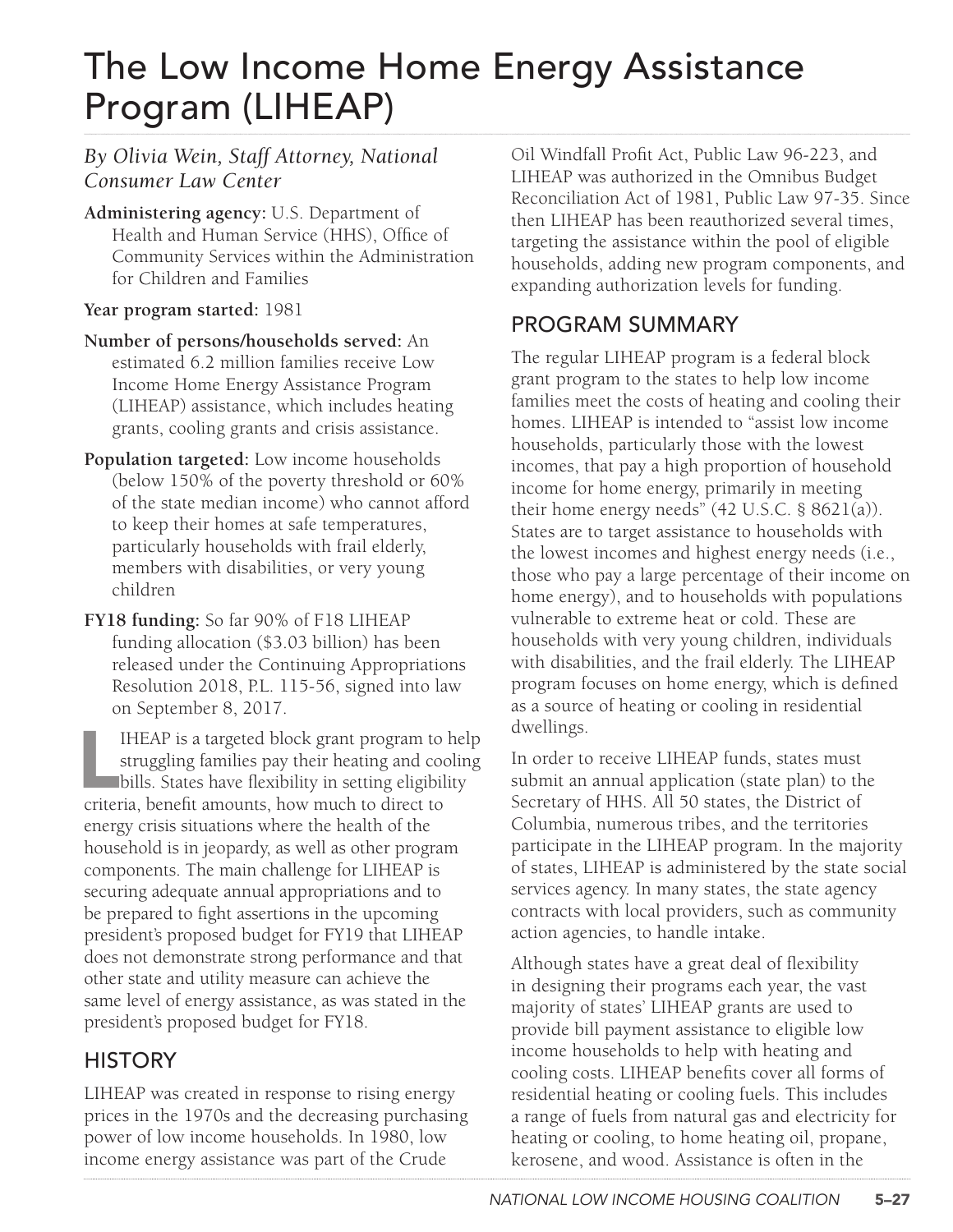form of a vendor payment or two-party check (the customer and the utility).

States also have the flexibility to set their program's eligibility criteria in the annual state LIHEAP plan based on income eligibility. The maximum eligibility for LIHEAP is 150% of poverty or 60% of state median income. States are prohibited from setting income eligibility below 110% of the poverty level. States can also rely on participation in another means-tested program to determine eligibility. Low income households are also eligible for LIHEAP through participation in Temporary Assistance for Needy Families, Supplemental Security Income, the Supplemental Nutrition Assistance Program (also known as food stamps) and certain needs-tested veterans' benefits.

There are several additional components to LIHEAP:

- **• Crisis grants**. Each fiscal year, states must reserve a reasonable amount of their regular LIHEAP block grant until March 15 for individual crisis intervention grants. States have the discretion to define what constitutes a crisis for this component. Common definitions include an imminent shut-off, empty heating fuel tank, or broken furnace. The state crisis intervention funds must be made available to a household within 18 hours if the household is in a life-threatening situation, and within 48 hours in other circumstances. The state crisis intervention component is different from the LIHEAP emergency contingency funds that are at the discretion of the president to release.
- **• Low-cost weatherization or other home energy-related repairs.** States may use up to 15% of their annual LIHEAP block grant (or 25% with a waiver) for low-cost residential weatherization or other home energy-related repair. In about 30 states, the same agency administers LIHEAP and the Department of Energy's low income weatherization program.
- **• Self-sufficiency**. States can use up to 5% of their block grant to provide services to encourage and enable households to reduce their home energy needs through activities such as needs assessments, counseling, and assistance with energy vendors.
- **• LIHEAP emergency contingency fund.**  The LIHEAP emergency contingency fund is

subsidized separately from the regular LIHEAP block grant. The president can release LIHEAP emergency contingency funds to help meet low income home energy needs arising from a natural disaster, a significant increase in the cost of home energy, or other emergency. Unfortunately, Congress has not appropriated funds for the LIHEAP emergency contingency fund since FY11.

According to HHS data for FY14, LIHEAP provided essential energy assistance to 6.2 million households, including heating and cooling bill payment assistance and crisis assistance.

#### FUNDING

H.R.601, the Continuing Appropriations Act, 2018 and Supplemental Appropriations for Disaster Relief Requirements Act, 2017 (Public Law 115- 56) includes stop-gap funding for HHS along with other government agencies. LIHEAP received \$3.03 billion for the regular block grant program. This is approximately 90% of the FY17 LIHEAP allocation amount (there was a .6791% rescission in the short-term spending bill) and allowed states to begin their winter heating programs on time. No emergency contingency funding was provided. These FY18 LIHEAP funds were released to the states on October 20, 2017.

The high water mark for LIHEAP funding was in FY09 and FY10 when LIHEAP was funded at a total of \$5.1 billion: \$4.509 billion through the regular formula and \$590 million through the LIHEAP emergency contingency fund. The authorized funding level for LIHEAP is \$5.1 billion for the regular block grant program and \$600 million in LIHEAP emergency contingency funds.

#### FORECAST FOR 2018

The immediate concern for LIHEAP advocates is to secure the release of the remaining \$300 million in LIHEAP funding to achieve a level FY17 funding amount for the program. Even at level funding, LIHEAP only serves about 20% of the eligible households. The main threat to this effort is the perilous FY18 appropriations negotiations that could result in cuts to many essential human needs programs. We also expect the administration to propose discontinuing LIHEAP in FY19 as it did in its FY18 budget proposal. In the administration's FY18 budget proposal it said LIHEAP is unable